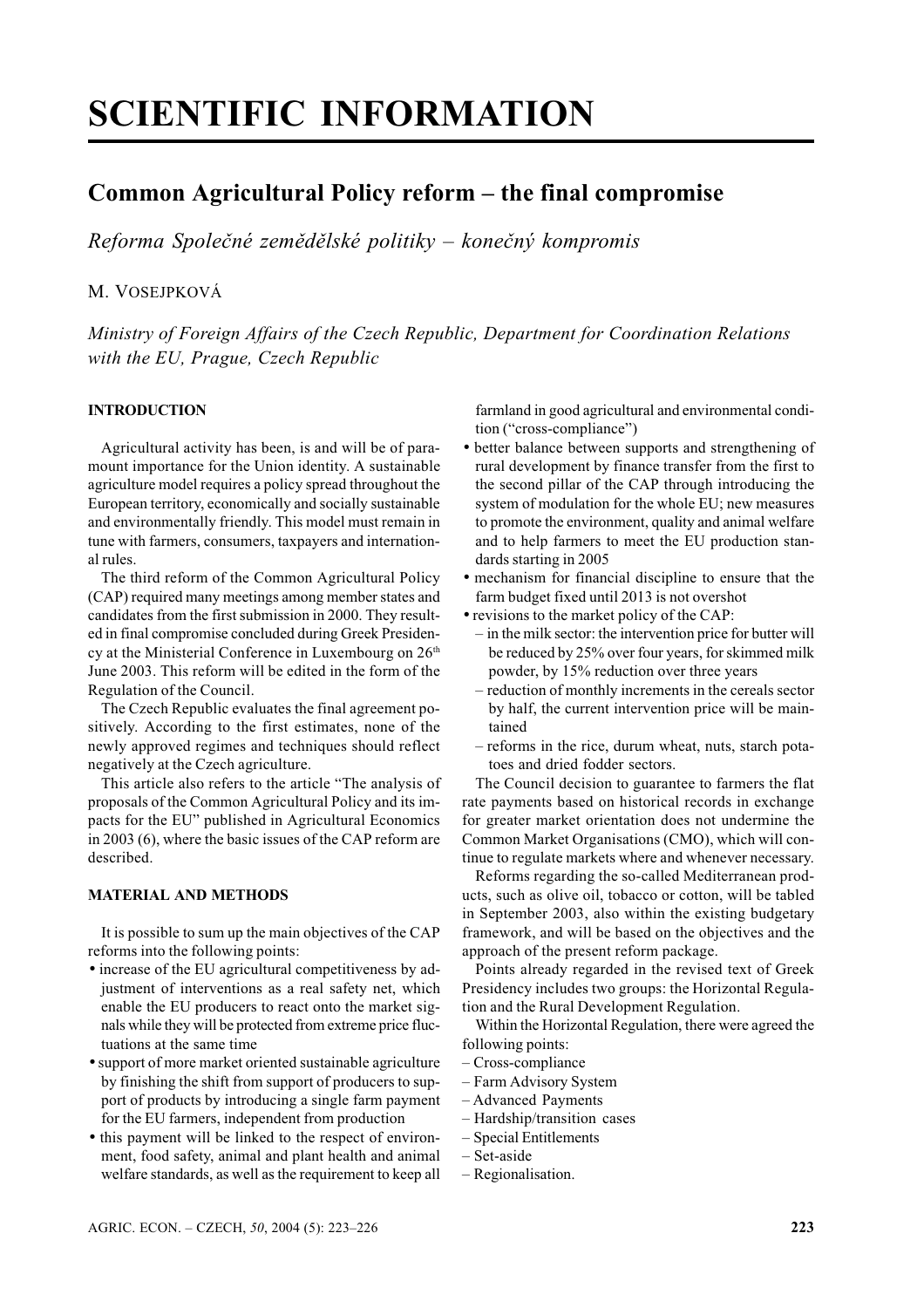Within the Rural Development, there were agreed these points:

- Improved investment support for young farmers
- Improved measures in favour of young farmers (they should be given priority)
- Higher setting-up grant for young farmers if they participate in advisory services
- Derogation concerning investment support for small (traditional) processors allowing them to meet standards
- Clarification (through a recital) that in the case of stateowned forests investment support can be given for ecological and social improvements (but not for economic ones).

# **DISCUSSION**

# **Horizontal regulation**

- $\bullet$  Cross-compliance Member states may retain 25% of the amount resulting from the application of cross compliance.
- $\bullet$  Modulation

It will start in 2003 with the rate of  $3\%$  that will be increased to  $4\%$  in 2006 and from 2007 onwards to  $5\%$ . A farmer will be cut in his amounts of payments each year by the aforementioned percentage. 1% of funds generated through modulation will be re-distributed to the country where it has been generated, the remaining percentage will be distributed according to the key proposed by the Commission. However, any Member State shall receive at least 80% of its modulation funds in return.

• Financial discipline

The principle of degressivity was excluded and was replaced by a mechanism of financial discipline. This mechanism is created starting from 2007, with the view to ensure that the amounts for the financing of the CAP respect the annual ceilings set in the financial perspectives. An adjustment of direct support shall be fixed when the forecasts indicate that market measures and direct payments with a security margin of 300 mio. EUR will be exceeded in a given budget year. Farmers will receive added supports that will be calculated in following way:

- $-$  to 5 000 EUR  $-$  all the reduction will be refunded
- $-$  for amounts between 5 000 and 50 000 half of reduction will be provided

It is a great advantage for the CR, because this principle cannot be applied again in the future in the case of large farms.

• Single farm payment

The following payments need not be integrated in the single farm payment:

- drying aid = supplementary payment for cereals, oilseeds, flax and hemp
- direct payments (base payments and supplements) applied only to the outermost regions and the Aegean islands
- $-$  seeds

More, the Member States (MS) may:

- a) retain up to 25% of the current payment per hectare in extremely problematic areas because of minimum risks of leaving the soil or alternatively up to 40% of the supplementary durum wheat aid component of the single farm payment;
- b) they can use up to  $50\%$  of the current sheep and goat premia incl. supplementary premium in less favoured areas:
- c) retain up to  $100\%$  of the current suckler cow premium component of the single farm payment and up to 40% of the slaughter premium component of the single farm payment:
- d) instead of c) the MS may retain up to  $100\%$  of the slaughter premium component of the single farm payment or alternatively up to 75% of the special male premium component of the single farm payment.
- e) make additional payments at the national or regional level for the purposes of encouraging specific types of farming important for environment protection, up to 10% of the total amount available within the national ceilings.
- $\bullet$  Set-aside

Areas must cover a single area of at least 0,1 ha in size and be at least 10 meters wide. The MS may accept a minimum strip width of 5 meters if fully justified by environmental reasons.

# Market regulations

- $\bullet$  Cereals
- The basic amount for arable crops remains at 63 EUR/t.
- $\bullet$  Durum wheat The specific aid will be fixed at 313 EUR/ha in 2004, 291 EUR/ha in 2005 and 285 EUR/ha from 2006 onwards in traditional zones and will be decoupled starting from 2005.
- $\bullet$  Rve

If in a MS the proportion of rye as a part of its total cereal production exceeded 5% in average during the 3 years 2000-2002 and its proportion of the total Community production of rye exceeded 50% during the same period, the amounts of modulation money generated in this MS will be re-allocated at a level of at least 90% to the MS concerned, until the end of the next financial perspective. At least 10% of the modulation money has to be spent in rye producing regions.

 $\bullet$  Rice

The proposed system of private storage aid is removed. The intervention price is at 150 EUR/t, intervention is limited to 75 000 tonnes per year.

 $\bullet$  Potato starch

Maintenance of the minimum price at a level reduced in parallel of the maize intervention price. 40% of the direct payment to producers of starch potatoes will be integrated in the single farm payment. Maintenance of production refund.

· Dried fodder

Suppression of phasing out of processing aid, mainte-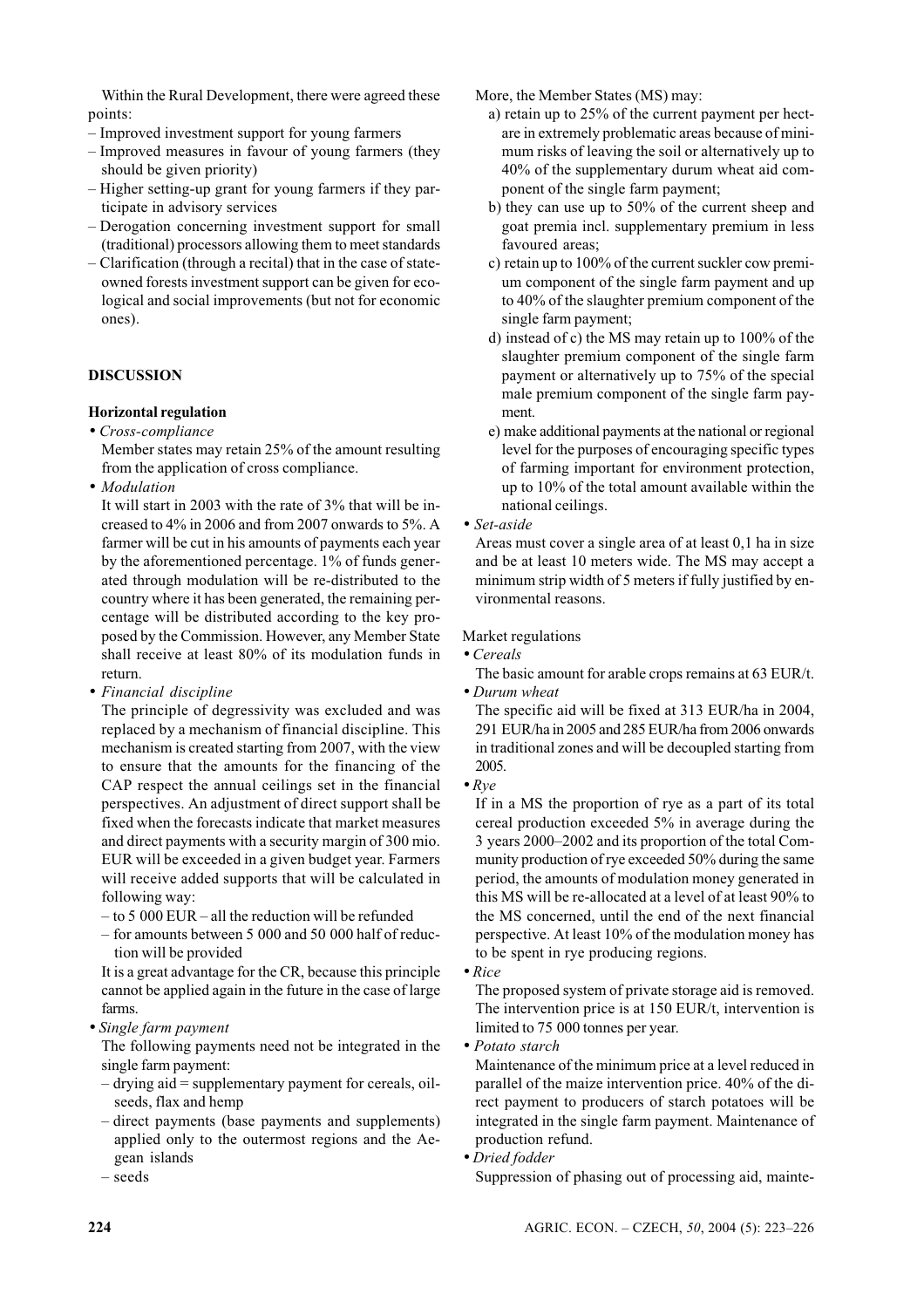nance of the aid at proposed levels. By 30, 08, 2008, the Commission will present a report on sector on the basis of an evaluation of the common market organisation for dried fodder.

 $\bullet$  Nuts

The aid shall be granted for a maximum guaranteed area of 800 000 ha divided into fixed nationally guaranteed areas. The amount of the aid shall be 120.75 per hectare per year calculated as an average at national level. Nuts shall include almonds, hazelnuts, walnuts, pistachios and locust beans.

 $\bullet$  Dairy

No additional general quota increase in 2007 and 2008 is decided now. The Commission will present a market outlook report once the dairy reform is fully implemented on the basis of which a decision will be taken. The integration of dairy direct payment into the single farm payment will take place only when the reform is fully implemented. The intervention prices for butter are reduced 7% in 2004, 7% in 2005, 7% in 2006, 4% in 2007 and for skimmed milk powder 5% in 2004, 5% in 2005, 5% in 2006. The compensation per tonne is fixed 11.81 EUR/t in 2004, 23.65 EUR/t in 2005 and 35.5 EUR/t from 2006 onwards. The target price for milk is abolished.

### Rural development regulation

- Agri-environment measures
	- Increase of the maximum amount eligible for Community support for agri-environment measures to 85% in areas covered by Objective 1 and 60% in the other areas.
- Support for State forests Support for the state forests is market neutral and does not distort competition in the forestry sector.
- Simplification

The Commission will review again with Member States the scope for further simplification of the administrative provisions for the implementation of rural development programmes. As regards control provisions, the review of the amended Regulation 1257/99 will encompass in particular in situ checks in the context of administrative controls.

### Dates of application

Different dates of application will apply for each part of the reform. As far as the single payment scheme is concerned, Member States shall apply the scheme starting from 1.1.2005. If, however, a Member State needs a transitional period to implement the single payment scheme, due to its agricultural specific conditions, the Member State concerned may apply the scheme starting at the latest from 1.1.2007. In this case the direct payments under each current regime will be subject to budgetary ceilings equal to the corresponding components of the single farm payment for each aid. The Commission will fix the ceilings.

The system of single payment scheme is convenient for the Czech Republic, because in such a way the negotiated financial frame agreed in Copenhagen can be fully utilised. In this scheme, the farmer need not to apply for direct payments onto each regime (for example onto area. premium for cows, premium for sheep and so on). In praxis it means: the total financial package will be divided by used agricultural soil and single farm payment will be calculated. The above-mentioned package will be calculated by the Commission on the base of agreed direct payments in Copenhagen.

### **CONCLUSION**

The goal of the third reform is to make the CAP acceptable not only for European agriculturists but also for the society as a whole. The status quo would only weaken our capacity to keep, let alone enhance that model, and fail to preserve good living conditions for our farming community.

The third reform of the CAP is meant to last. The reform offers to our farmers a clear planning framework for their business decisions. It will enhance their entrepreneurial function to produce what the consumers and the market want, it will optimise costs. In future, farmers will be rewarded for the service they provide to society instead of depending on public handouts. Thereby, the reform will substantially contribute to stabilise farmers' incomes and to open at the same time new paths to diversify their enterprises. The reform will enhance quality, advantage of disadvantaged regions, and respond to societal concerns regarding the environment and animal welfare. It signifies a major departure from the trade-distorting agricultural support, a progressive further reduction of export subsidies, a reasonable balance between internal production and market opening.

The overall CAP expenditure will stay within the agreed ceilings, despite an increase in the number of farmers by 50% following the EU enlargement. The support the EU offers to its farmers is a policy choice, based on the objective of ensuring a sustainable agriculture, in its social, economic and environmental aspects.

The Czech Republic evaluates the final compromise of the CAP positively. According to the first estimates, none of the newly approved regimes should reflect negatively in the Czech agriculture.

### **REFERENCES**

- Brouwer M. (2003): Agenda 2000 and the Mid-Term review. Ministry of Agriculture, Nature Management and Fisheries, the Netherlands. Seminar on the negotiations procedures in the CAP reform, Prague, 6.–7. February.
- Council of the European Union (2003a). CAP Reform Presidency Compromise (in agreement with the Commission). In: Documents of the Council of the European Union. Brussels, 30. June, No. 10961/03.
- Council of the European Union (2003b). Proposal for a Council Regulation on the common organisation of the market in rice. In: Documents of the Council of the European Union. Brussels, 3. July, No. DS 231/03.